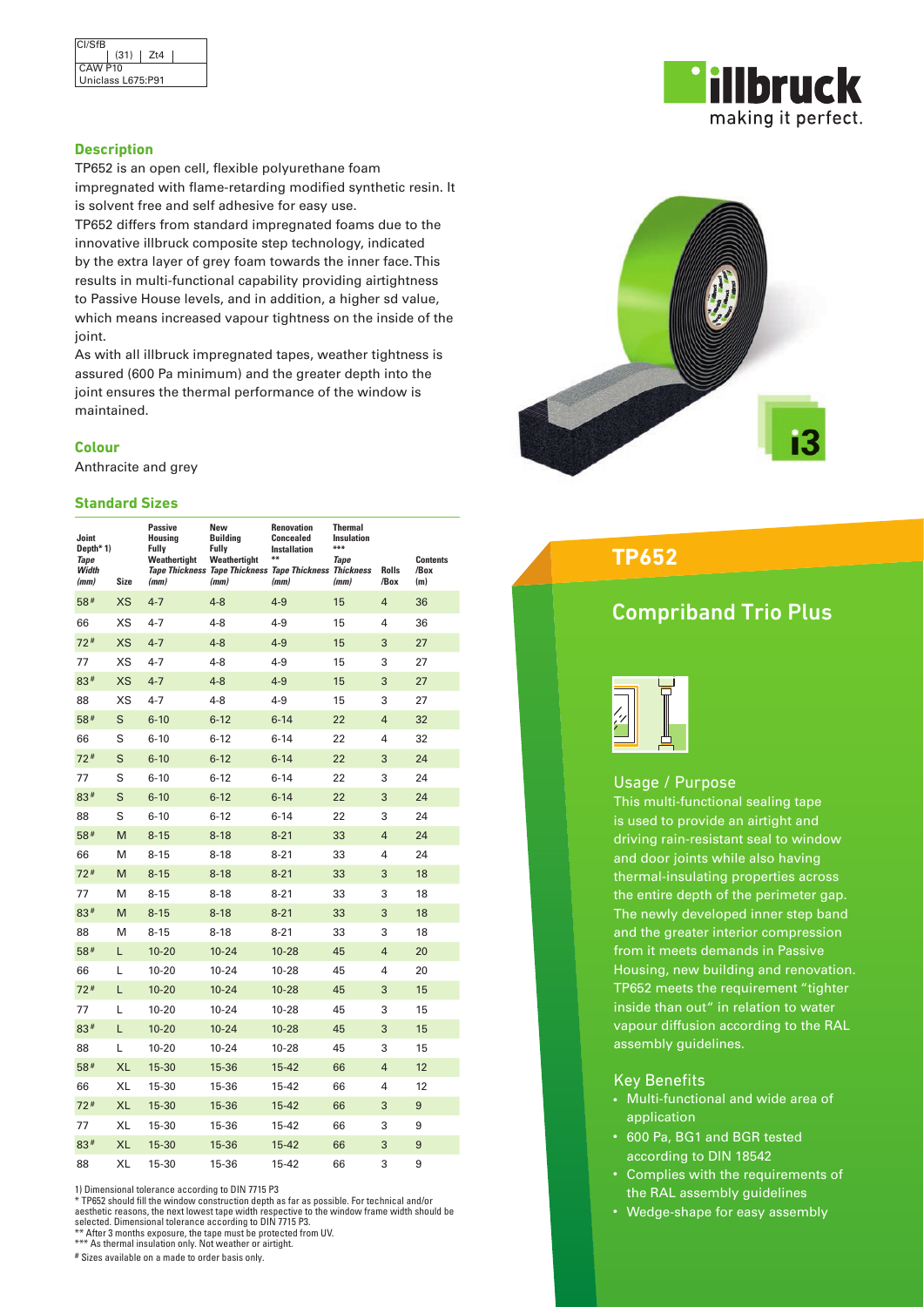# Compriband Trio Plus

## **Technical Information**

| Property                                                   | <b>Test Method Result</b>         |                                                                                                                                                                                                             |  |
|------------------------------------------------------------|-----------------------------------|-------------------------------------------------------------------------------------------------------------------------------------------------------------------------------------------------------------|--|
| <b>Building Classification</b>                             | <b>DIN 4102</b>                   | B1, low flammability                                                                                                                                                                                        |  |
| <b>Exposure Class for</b><br><b>Impregnated Foam Tapes</b> | <b>DIN 18542</b>                  | $BG1 + BGR$                                                                                                                                                                                                 |  |
| <b>Thermal Conductivity</b>                                | <b>DIN 52612</b>                  | $\lambda = 0.048 W/(m.K)$                                                                                                                                                                                   |  |
| U-Value: Window<br>construction depth 60<br>mm             |                                   | $0.8 W/(m^2 \cdot K)$                                                                                                                                                                                       |  |
| <b>U-Value: Window</b><br>construction depth 70<br>mm      |                                   | $0.7 W/(m^2 \cdot K)$                                                                                                                                                                                       |  |
| U-Value: Window<br>construction depth 80<br>mm             |                                   | $0.6 W/(m^2 \cdot K)$                                                                                                                                                                                       |  |
| Water vapour diffusion,<br>Sd value externally             | <b>DIN EN</b><br><b>ISO 12572</b> | < 0.5 m                                                                                                                                                                                                     |  |
| <b>Water Vapour Gradient</b>                               |                                   | Inside tighter due to step band                                                                                                                                                                             |  |
| Joint Permeability                                         | <b>DIN EN</b><br>1026             | $\alpha$ < 0.1 m <sup>3</sup> /[h ·m· (daPa) <sup>2/3</sup> ]                                                                                                                                               |  |
| <b>Resistant to Driving Rain</b>                           | <b>DIN EN</b><br>1027             | 600 Pa                                                                                                                                                                                                      |  |
| <b>Acoustic Insulation</b>                                 | <b>DIN EN</b><br><b>ISO 717-1</b> | 58 dB in 20 mm joint in<br>combination with SP525                                                                                                                                                           |  |
| Compatibility with<br><b>Conventional Materials</b>        | <b>DIN 18 542</b>                 | Specified according to BG1,<br>carry out a compatibility test<br>in products with solvents or<br>plasticisers                                                                                               |  |
| <b>Emissions Test</b>                                      | AgBB/<br><b>DIBT</b>              | Suitable for interior spaces                                                                                                                                                                                |  |
| Service Temperature                                        |                                   | -30 $^{\circ}$ C to +80 $^{\circ}$ C                                                                                                                                                                        |  |
| Storage                                                    |                                   | Store rolls horizontally and in<br>original carton between +8°C<br>and +20°C in dry conditions<br>and away from direct sunlight.<br>Re-seal packaging between use<br>to prevent expansion during<br>storage |  |
| <b>Shelf Life</b>                                          |                                   | 9 months when stored in its<br>original unopened containers                                                                                                                                                 |  |

## **Preparation**

- A tape measure, flat blade and scissors or knife are required for installation.
- Ideally the tape should be stored and used at temperatures between 10-20°C. High temperatures accelerate the tape expansion process and low temperatures slow it down.
- The window opening should be continuous, and free from debris which may protrude into the perimeter joint.
- Clean the sides of the window frame.

## **Application**

- Select the tape dimensions according to the table after determining the window frame depth and joint width.
- Make sure that the grey step band is pointing towards the room interior.
- Prior to applying from a new roll, cut off the wedge shaped section at the start of the roll.
- Add 20 mm/m when cutting tape to length.
- If the joint width is narrow in relation to the tape thickness, spraying a misting of water into the joint may assist with frame installation.
- To ensure weathertight seal to bottom corners, apply a 10 mm diameter bead of illbruck SP525 to bottom corners of the window opening to match joint depth of tape.
- For the sill application, cut appropriate length of tape to suit opening width, ensuring a tight fit to each corner. Apply the TP652, with self-adhesive face down and ends bedded in the SP525 beads.
- To accommodate setting blocks, notch out tape around the blocks using a sharp knife, ensuring a minimum 20mm of tape remains to the external face of the tape. To maintain optimal airtightness, seal around the inner face of the setting block with SP525.
- Apply the tape to the head and two sides of the window, with the head application to full opening width and the sides tightly butting up to the underside of the head application.
- The window can be fixed either through the frame or by using fixing lugs/ brackets.
- If frame packers are required, insert the packer between the pre-compressed TP652 and the window opening, fix the frame and then remove the packers. The tape will subsequently expand and fully seal the gap with the frame remaining secured in position.

## **"i3" Window Sealing System**

• Part of the state of the art, ift- approved sealing system, with a 10 year guarantee.\* This system fulfils the EnEV requirements with regards to airtightness.; \*Under the conditions specified by the manufacturers. Only valid on receipt of the correct registration documents in accordance with terms and conditions, available on request.

## **Please Note**

The compatibility of any paint or sealant coverings must be tested.

## **Health & Safety Precautions**

Safety data sheet must be read and understood before use.